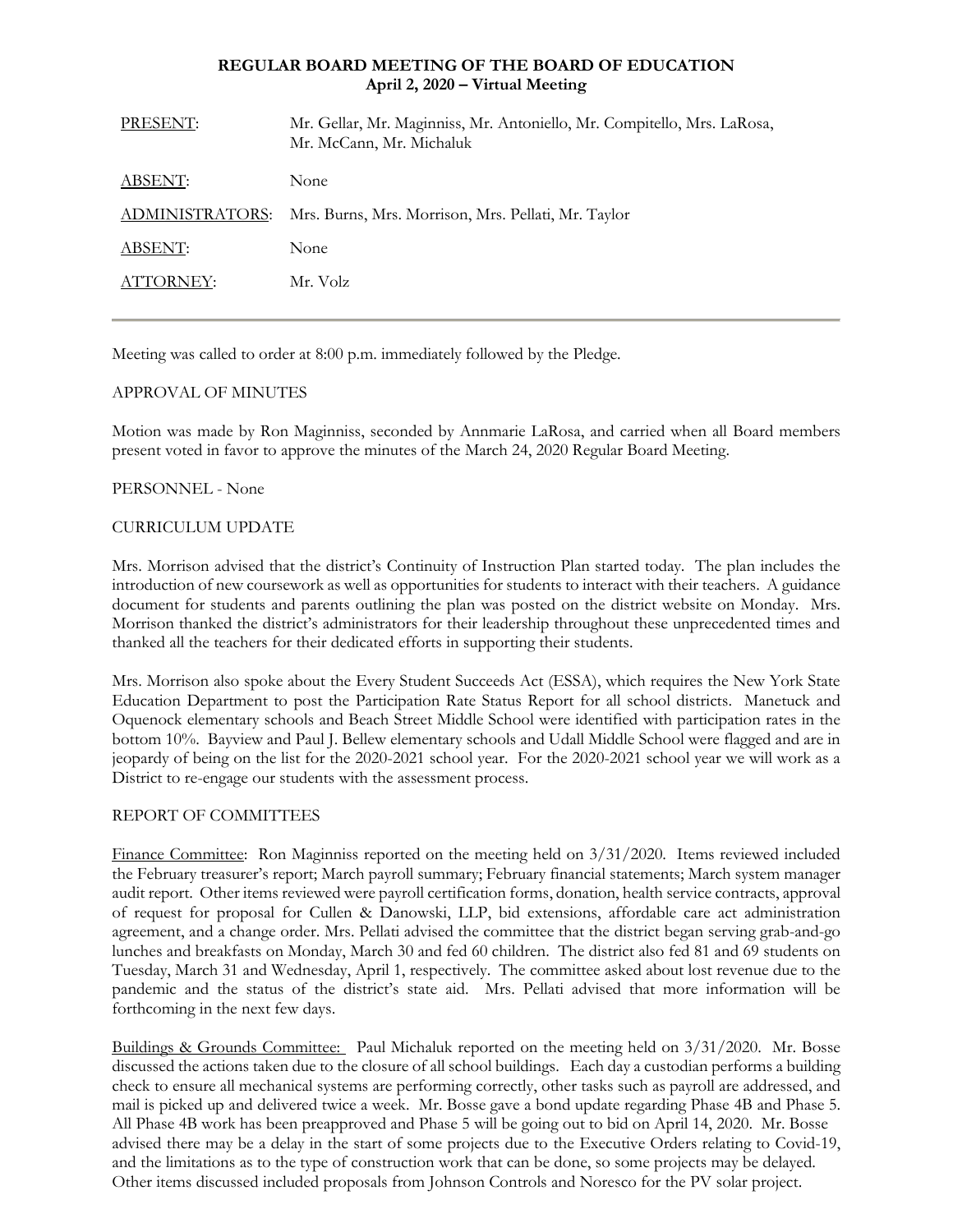Mr. Bosse will be contacting Noresco with questions about how contingencies will be handled. Other items reviewed included an extension that was submitted by the district and accepted by NYSED for fire code compliance inspections and the donation of a tent by VJ Entertainment that was set up at the high school to distribute meals to eligible families in accordance with recent Executive Orders.

Mr. Gellar responded to Mr. Maginniss about the state budget and if the Foundation Aid is to remain constant for all districts from last year with gaps coming from federal money to help fight Covid-19. Mr. Gellar spoke about potential issues because the governor has authority to make changes to the state aid. Mrs. Burns advised that she had a conference call with NYSCOSS and Superintendents and the group was advised not to move forward with budget adoption until updated aid numbers are posted on or about May 1.

Special Education Committee: Tom Compitello reported on the meeting held on 4/1/2020. Items reviewed included special education services; annual reviews are taking place virtually throughout the district.

Education Committee: Richard Antoniello reported on the meeting held 4/2/2020. Items reviewed included Phase 2 of the Continuity of Instruction Plan and a guidance document outlining the plan that was posted to the district website. The NYSED Participation Rate Status Report, as required by the State approved Every Student Succeeds Act (ESSA) was discussed. Manetuck and Oquenock elementary schools and Beach Street Middle School have been identified as having participation rates in the bottom 10% of the state. Building principals will be required to create a Participation Rate Improvement Plan to increase testing participation rates for the 2020-2021 school year. Bayview and Paul J. Bellew elementary schools and Udall Road Middle School have been flagged and are in jeopardy of being on the list next year.

# FINANCIAL MATTERS

The treasurer's report for February was presented. Beginning balance as of 2/1/2020: \$61,287,196.37; ending balance as of 2/29/2020: \$54,509,277.12.

Motion was made by Ron Maginniss, seconded by Annmarie LaRosa, and carried when all Board members present voted in favor to approve 2019-2020 General Fund budget transfers 3828-3831 and 2019-2020 Capital Fund budget transfers 3829-3833.

Motion was made by Ron Maginniss, seconded by Annmarie LaRosa, and carried when all Board members present voted in favor to approve resolution/donation: Bridgeport Milling – WIHS Technology Department – from CPI Aerostructures, Inc. - \$4,000 value.

#### DONATIONS:

WHEREAS, the West Islip Union Free School District is in receipt of a Bridgeport Manual Milling Machine valued at \$4,000.00 from CPI Aerostructures, Inc., which has been donated to the West Islip High School for use in the Engineering Technology Department.

Motion was made by Ron Maginniss, seconded by Annmarie LaRosa, and carried when all Board members present voted in favor to approve 2019-2020 Health Services Contracts: Bay Shore UFSD  $\sim$  \$20,197.32; Deer Park UFSD  $\sim$  \$2,794.50.

Motion was made by Ron Maginniss, seconded by Annmarie LaRosa, and carried when all Board members present voted in favor to approve Request for Proposal #2000 - Cullen & Danowski, LLP.

Motion was made by Ron Maginniss, seconded by Annmarie LaRosa, and carried when all Board members present voted in favor to approve 2020-2021 bid extensions: #1904 Advantage Music; #1905 Best Climate Control Corp.; #1906 Commercial Instrumentation Service; #1907 Ideal Fence Corp.; #1807 Riddell All American.

Motion was made by Ron Maginniss, seconded by Annmarie LaRosa, and carried when all Board members present voted in favor to approve 2020-2021 Affordable Care Act Administration Agreement 2020-2021.